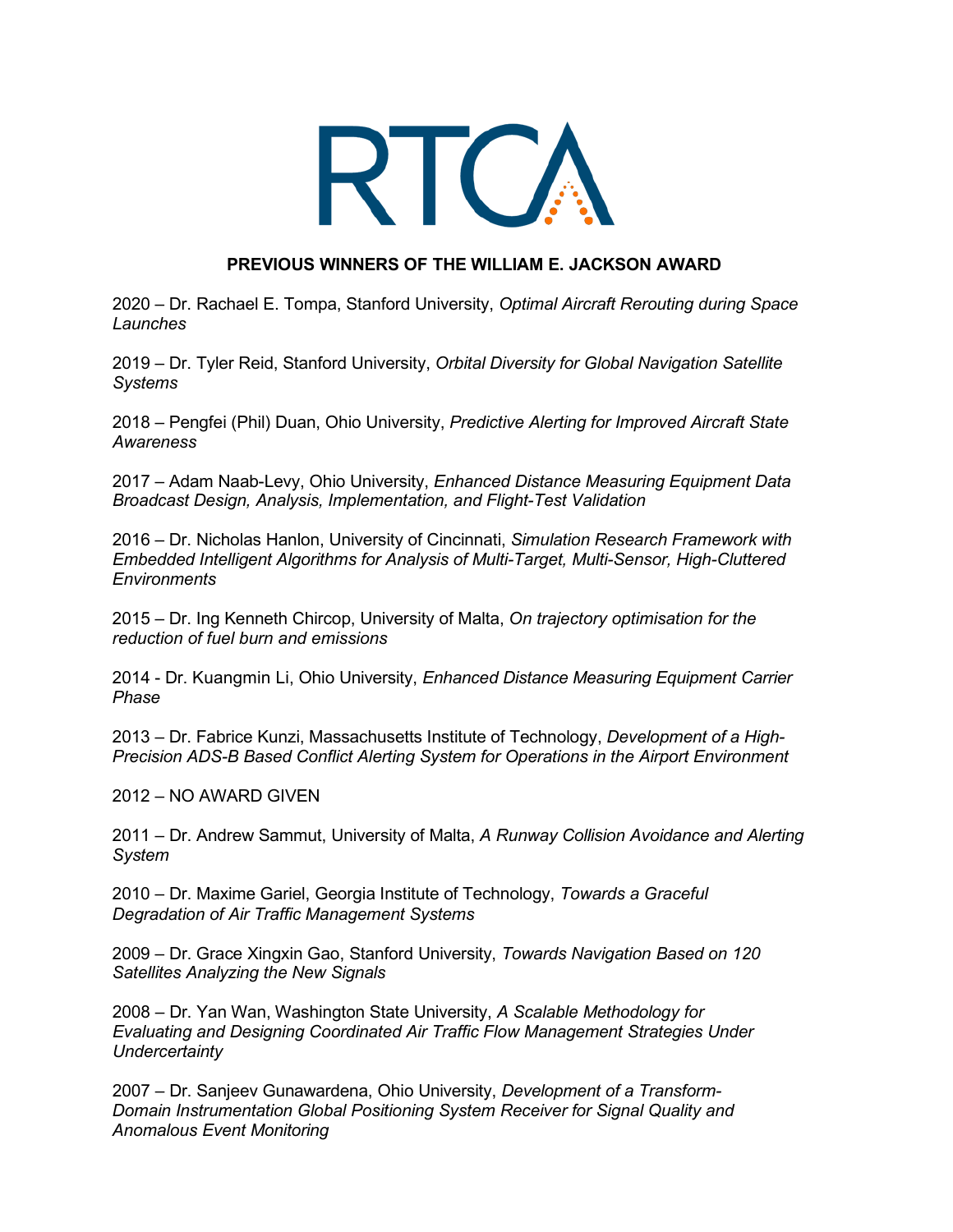2006 – Dr. Jacob L. Campbell, Ohio University, *Application of Airborne Laser Scanner to Aerial Navigation*

2005 – Dr. Alexander M. Mitelman, Stanford University, *Signal Quality Monitoring For GPS Augmentation Systems*

2004 – Dr. Chad W. Jennings, Stanford University, *Threat Displays for Final Approach*

2003 – Dr. Tom G. Reynolds, Massachusetts Institute of Technology, *Investigating Conformance Monitoring Issues in Air Traffic Control Using Fault Detection Approaches*

*2002 –* Dr. Andrey A. Soloviev, Ohio University, *Investigation into Performance Enhancement of Integrated Global Positioning/Inertial Navigation Systems by Frequency Domain Implementation of Inertial Computational Procedures*

2001 – Dr. Robert E. Phelts, Stanford University, *Multi-correlator Techniques for Robust Mitigation of Threats to GPS Signal Quality*

2000 - Dr. Robert A. Gray, Ohio University, *Inflight Detection of Errors for Enhanced Aircraft Flight Safety and Vertical Accuracy Improvement Using Digital Terrain Elevation Data with an Inertial Navigation System, Global Positioning System and Radar Altimeter*

1999 - Dr. Amy R. Pritchett, Massachusetts Institute of Technology, *Pilot Non-Conformance to Alerting System Commands During Closely Spaced Parallel Approaches*

1998 - Dr. Chris G. Bartone, Ohio University, *Ranging Airport Pseudolite for Local Area Augmentation Using the Global Positioning System*

1997 - Dr. Dennis Akos, Ohio University, *A Software Radio Approach to Global Navigation Satellite System Receiver Design*

1996 - Dr. Boris S. Pervan, Stanford University, *Navigation Integrity for Aircraft Precision Landing Using the Global Positioning System*

1995 - James K. Kuchar, Massachusetts Institute of Technology, *A Unified Methodology for the Evaluation of Hazard Alerting Systems*

1994 - Dr. David Diggle, Ohio University, *Satellite-Based Positioning Systems for Flight Reference and Aircraft Autoland Operations*

1993 - Dr. Clark E. Cohen, Stanford University, *Attitude Determination Using GPS*

1992 - Michael S. Braasch, Ohio University, *On the Characterization of Multipath Errors in Satellite-Based Precision Approach and Landing Systems*

1991 - Zhihang Chi, Massachusetts Institute of Technology, *An Adaptive Final Approach Spacing Advisory System: Modeling, Analysis and Simulation*

1990 - Brenda L. Belkin, Princeton University, *Cooperative Rule-Based Systems for Aircraft Navigation and Control*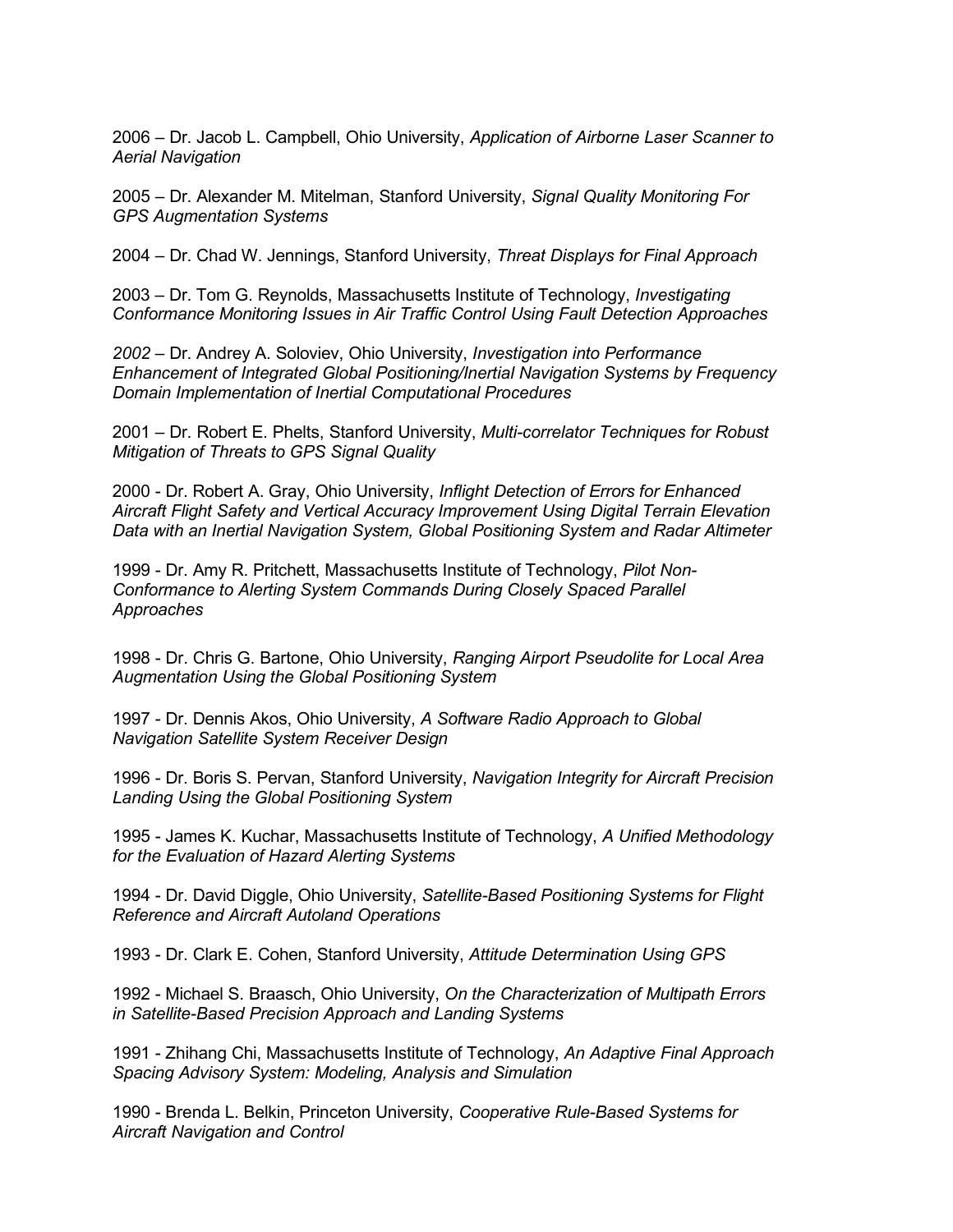1989 - Frank van Graas, Ohio University, *Hybrid GPS/Loran-C: A Next Generation of Sole Means Air Navigation*

1988 - Sally A. Mathias, Ohio University, *Development of Siting Criteria for the Collocation of the Microwave Landing System (MLS) and the Approach Lighting System (ALS)*

1987 - Sanjaya Sharma, Ohio University, *Error Sources Affecting Differential or Ground Monitored Operation of the Navstar Global Positioning System*

1986 - Norry Dogan, Massachusetts Institute of Technology, *Final Approach Guidance Using an Altimeter-Aided Loran-C Display System*

1985 - John K. Einhorn, Massachusetts Institute of Technology, *Probabilistic Modeling of Loran-C for Nonprecision Approaches*

1984 - Jon S. Tatro, New Mexico State University, *A Horizontal Display for Vertical and Translational Navigation Flight Control*

1983 - Fujiko Oguri, Ohio University, *Area Navigation Implementation for a Microcomputer-Based Loran-C Receiver*

1982 - Joseph P. Fischer, Ohio University, *A Microcomputer-Based Position Updating System for General Aviation Utilizing Loran-C*